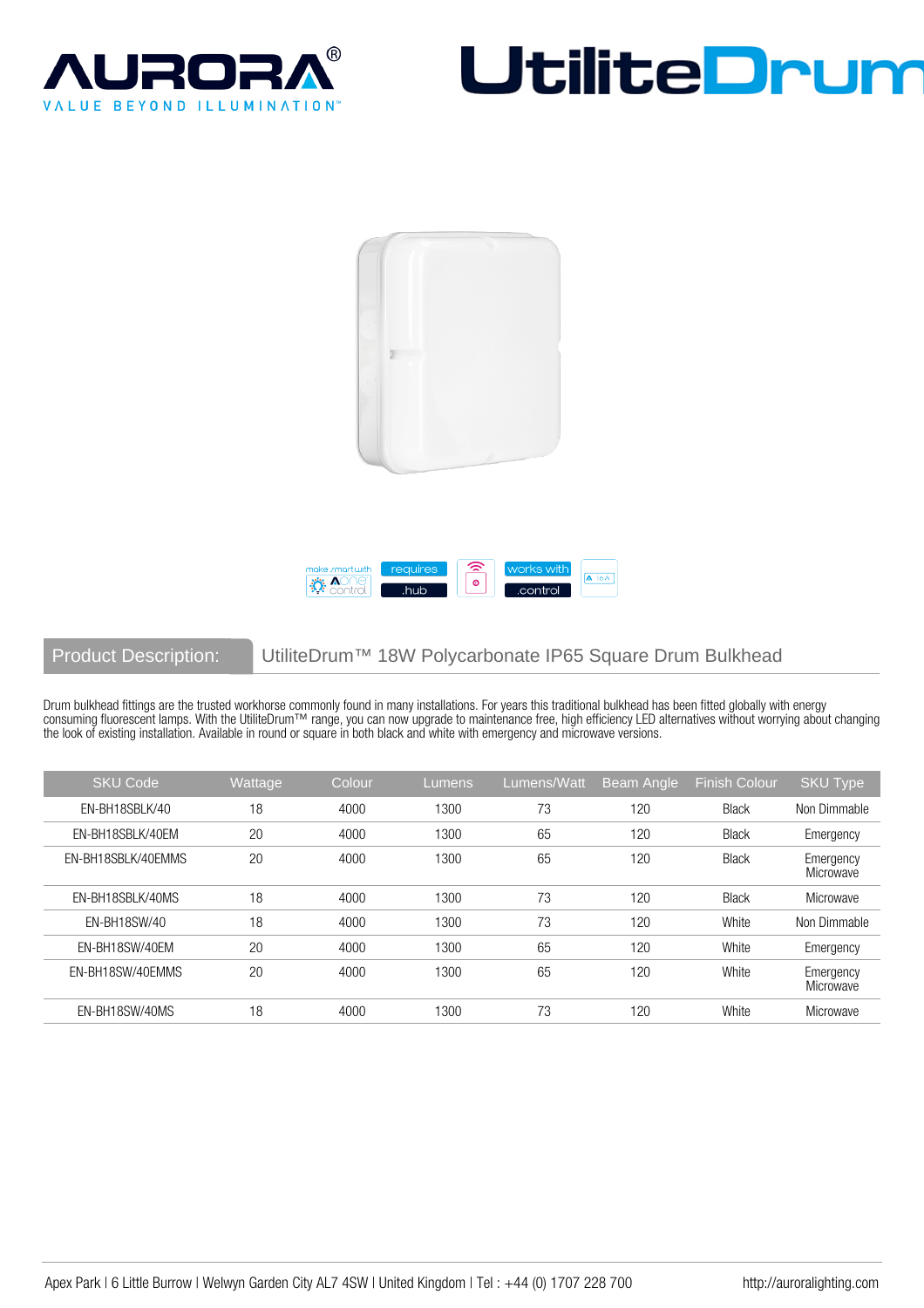| <b>Line Drawing</b>                               | Polar Curve | Colour |       |
|---------------------------------------------------|-------------|--------|-------|
| $\leftarrow$ P $\rightarrow$<br>0<br>(o)<br>$W -$ |             | Black  | White |
| <b>Product Features:</b>                          |             |        |       |

## • IP65 polycarbonate LED

- bulkhead
- Life not affected by frequent switching
- Tough IK10 polycarbonate body and diffuser
- Opal diffuser evenly diffuses light and eliminates LED hot spots
- Wall or ceiling mounting accessories included
- 20mm conduit side entries
- Emergency and microwave options available
- Adjustable hold time 5 seconds to 30 minutes
- Adjustable light detector from 2-50 lux
- 1.5kV surge protection
- 3 year warranty

## Product Specs:

| Input Voltage            | 180~240V AC      |
|--------------------------|------------------|
| Power Factor             | 0.9              |
| Lifetime L70 (hrs)       | 25000            |
| Lamp Base                | None             |
| Length (mm)              | 255              |
| Projection (mm)          | 95               |
| Product Type             | <b>Bulkheads</b> |
| Operating Temp. (Max) °C | $40^{\circ}$ C   |

| Input Voltage      | 180~240V AC      | Input Frequency          | 50/60HZ          |
|--------------------|------------------|--------------------------|------------------|
| Power Factor       | 0.9              | IP Rating                | IP <sub>65</sub> |
| Lifetime L70 (hrs) | 25000            | <b>IK Rating</b>         | <b>IK10</b>      |
| Lamp Base          | None             | Width (mm)               | 255              |
| Length (mm)        | 255              | Weight (Kg)              | 0.845            |
| Projection (mm)    | 95               | Height (mm)              | 95               |
| Product Type       | <b>Bulkheads</b> | Operating Temp. (Min) °C | $-25^{\circ}$ C  |
|                    |                  |                          |                  |

## Compliance & Approvals: